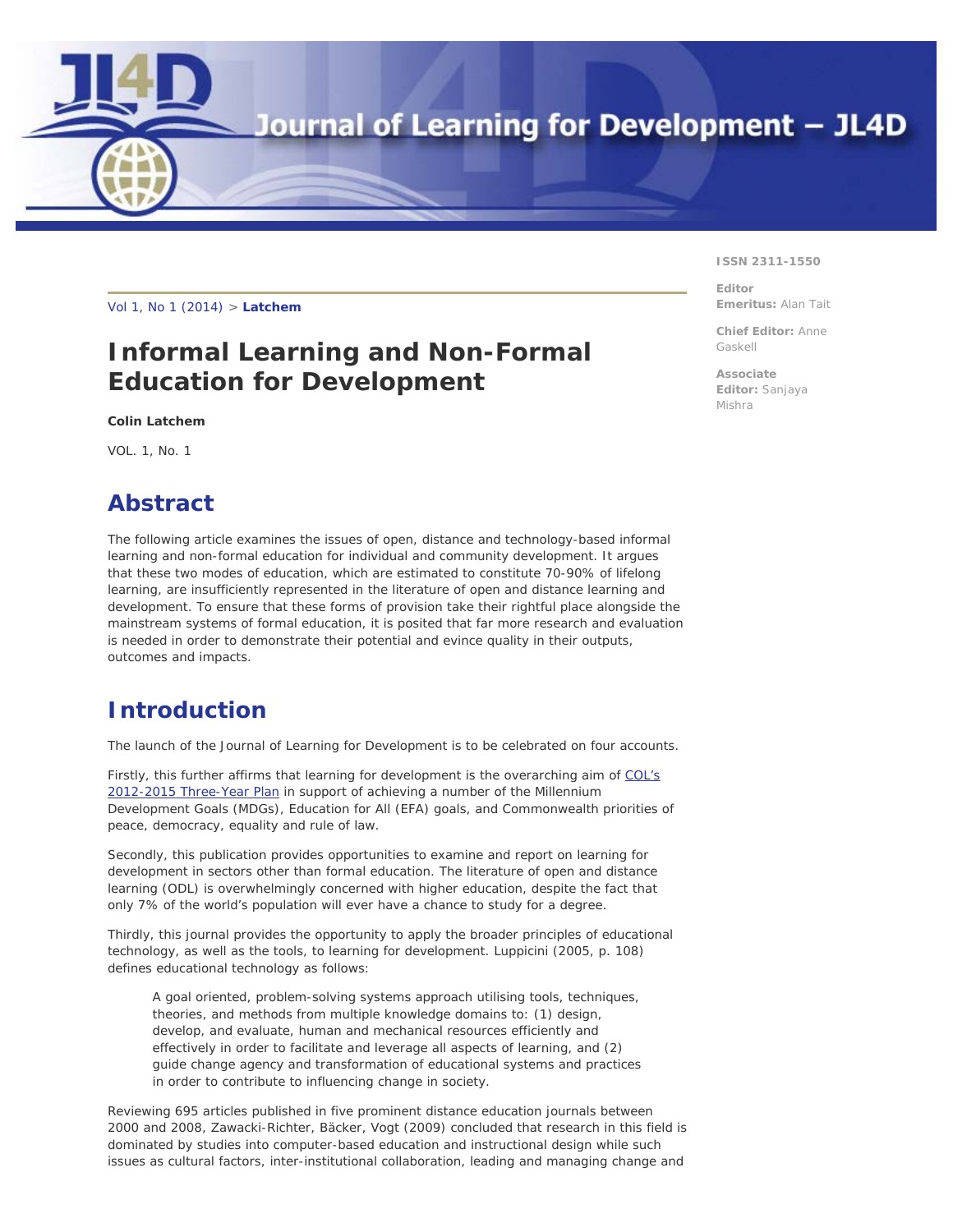innovation, costing, professional development and quality are 'dreadfully neglected.' While many applications of learning for development make use of information and communications technology (ICT) and mass media, as shown in the examples in this article, those that succeed also evidence careful consideration of the learners' needs and circumstances, instructional design and other systems that appeal to and support the learners.

Fourthly, this journal provides a *tabula rasa* upon which all of those practitioners and researchers committed to learning for human and community development can give full expression to their thoughts, ideas, experiences and findings in regard to this all-important dimension of lifelong learning.

### **Maximising Human Potential**

The idea that societies can be improved by direct human action is relatively new. It owes much to the early 19th-century social theorists who held that advances in technology, science, and social organisation inevitably lead to improvement in the human condition and Marxist and post-modernist beliefs in the need for the constant disturbance of social conditions and the power of individuals and groups with the aid of knowledge, technology and experimentation to reshape their societies. Such thinking has certainly made life better for countless millions over the past 200 years. However, the fact remains that 85.4% of the world's population lives in developing countries in which millions of children, more than half of them girls, still miss out on even the most basic schooling, nearly a billion people are still incapable of reading a book or writing their own names, almost half the world's people still live on less than US\$2.50 a day, and 1.2 billion 15 - 24 year olds represent 40% of the world's unemployed (World Economic Forum, 2012). Such inequitable access to educational opportunity fosters social unrest and hinders the realisation of untapped human potential that is so critical to development.

Most people's learning throughout their lifespans is informal, occuring in family, community and work settings (Jeffs and Smith, 1997, 2005, 2011) and much of what they also learn is by means of non-formal education. UNESCO (1997, p. 41) defines non-formal education as: "organised and sustained educational activities that do not correspond exactly to the definition of formal education [and] may have differing durations and may or may not confer certification." As the Council for Europe (2000) acknowledges, formal educational systems alone cannot respond to the challenges of modern society. They require reinforcement by non-formal educational practices and non-formal education needs to be a de facto partner in the lifelong process and accessible for all. These two collateral sometimes blurring forms of learning, informal learning and non-formal education, provide the basis for that critically important and enduring attitude: the desire to go on learning. However, despite their importance, it is difficult to find research findings or case studies regarding these means of learning for development, particularly in the context of developing countries*.* This article therefore aims to help set the research agenda by examining the issues, conceptual frameworks and interventions in this field.

## **Informal Learning**

In the case of formal education, the goals, locations and methods are externally determined by the educational or training providers. In informal learning, the aims and pursuit of knowledge or skills are individually or group determined (Cofer, 2000) and it is commonly estimated that 70-90% of human learning falls into this category. Based upon a year-long study in the US, the National Science Foundation-funded LIFE Center developed a representation of the percentage of their waking hours that Americans spend in formal and informal learning environments throughout their lifespan (see Figure 1). It is important to note that much of the intermittent formal learning throughout people's working life shown in this figure may well be non-formal in nature. Basing his findings on a two-year study, Cofer (*2000*) calculated that each hour of formal learning gives rise to four hours of informal learning - a 4:1 ratio.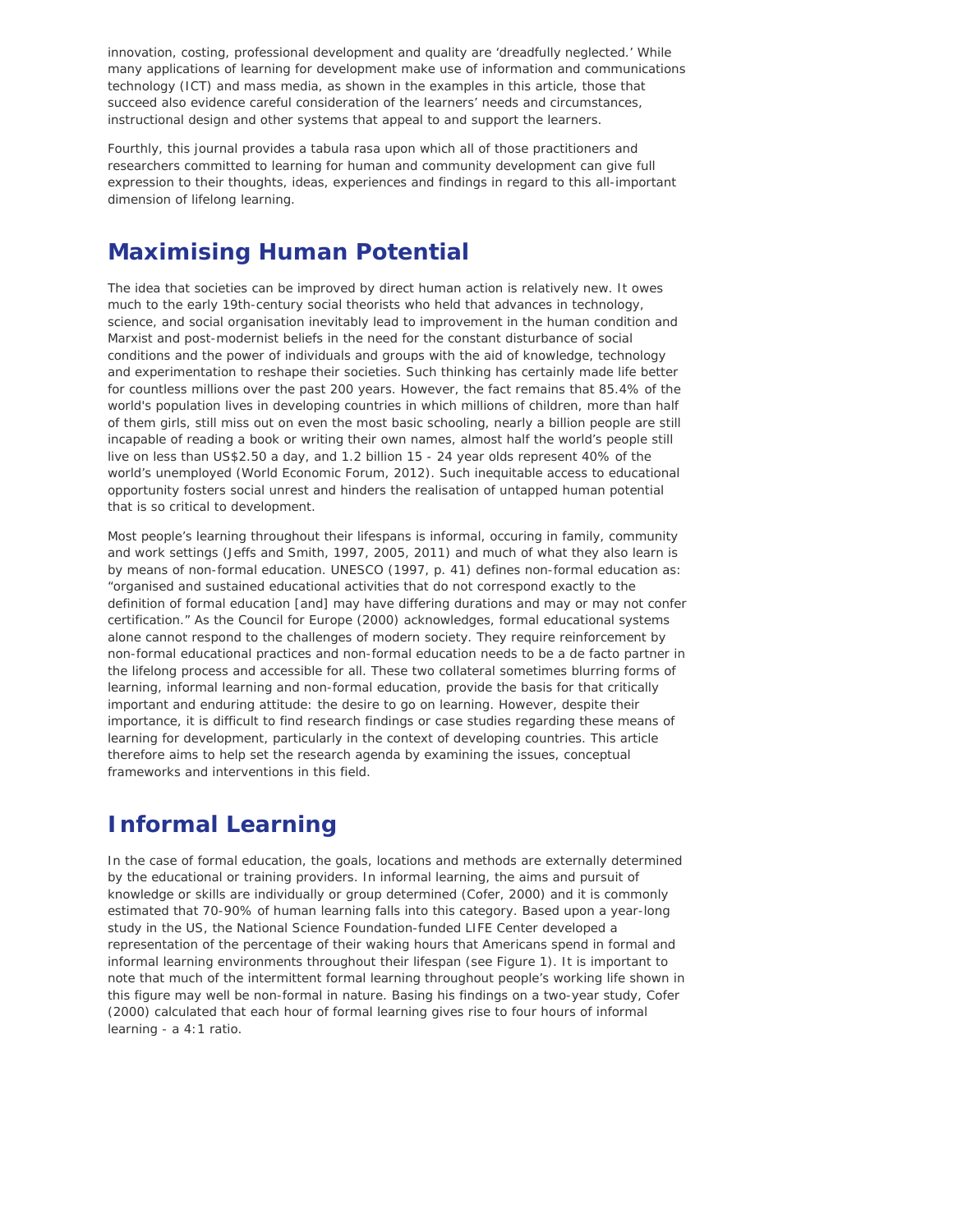

#### *Figure 1. Estimated time spent in formal and informal learning environments (LIFE Center: Stevens, R. Bransford, J. & Stevens, A., 2005)*

Coffield (2000) opines that informal learning should not be regarded as an inferior form of learning or a mere precursor to formal learning, but as fundamental and valuable in its own right. Erault (2000) posits that there are three forms of informal learning: *incidental and implicit*, in which new facts, ideas and behaviours are learned without any conscious attempts or explicit knowledge of what is being learned; *reactive*,in which learning is explicit but virtually spontaneous; and *deliberate*, wherein there is clear intention to acquire new knowledge or skills. These three forms of learning are so much part of everyday life that they are rarely recognised as learning, but they form the basis for that critically important enduring attitude; the desire to learn and go on learning.

### **Incidental and Implicit Learning**

Hague and Logan (2009) observe that encouraging and supporting self-directed informal learning is important to development. It helps individuals and groups face economic, technological and social change, improve their health and life expectancy, achieve greater self-efficacy, self-confidence, well-being and happiness, and develop shared norms and values. Part of being an effective facilitator of informal learning (and non-formal education) involves understanding how adults learn best. Knowles (1984) suggests that adult learners:

- Are internally motivated and self-directed
- Bring life experiences and knowledge to their learning experiences
- Are goal oriented
- Are relevancy oriented
- Are practical
- Like to be respected.

However, in developing countries and traditional cultures learning for development not only requires adherence to these principles but appreciation of how beliefs, ideas, behaviours and practices are transmitted from one individual to another, from one community to another, and from one generation to another (Phillips and Vaughn, 2009). While caution is needed to avoid the kinds of labeling and stereotyping which diminish people, educational and training providers may need to consider Hofstede's (1997; 2001) five dimensions of culture. The first of these is *power distance* - how people understand their place in the system. The second is *individualism vs. collectivism* - the extent to which there is strong group cohesion and a high degree of loyalty and respect for other members of the group. The third is *masculinity vs. femininity* - the traditional male or female values and roles in society. The fourth is *uncertainty avoidance* - the degree to which people seek rules, order and 'collective truth'. The fifth is *long vs. short term orientation* - the importance that societies place on tradition, the present and the future.

These cultural dimensions can explain observed differences in learning styles in nonindustrialised societies and Western countries. In pre-colonial Africa, the foundations of indigenous education were preparedness, functionalism, communalism, perennialism and holisticism (Adeyemi and Adeyinka, 2003). Indigenous knowledge was generated by local communities in response to the particular physiological, agricultural, ecological, socioeconomic, cultural and political challenges they faced (Fasokun, Katahoire & Oduaran, 2005). And education was concerned with the expected roles in society. Girls were socialised to serve their husbands, care for the home, teach their daughters the rudiments of home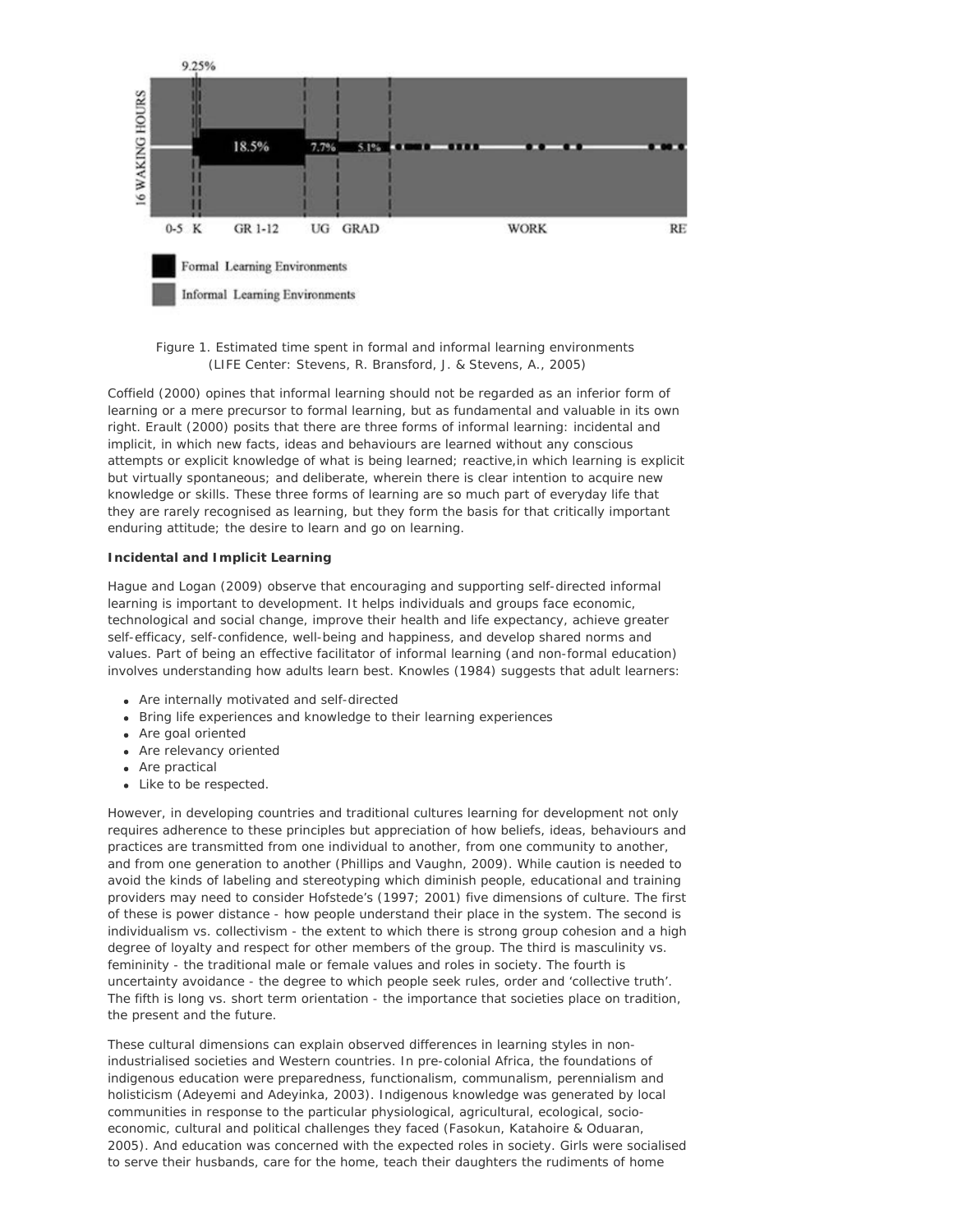keeping and work on the farms. Boys were trained in whatever the particular ethnic groups, clans or families depended upon for their livelihoods — hunting, herding or farming (Marah, 2006). Both Ninnes (1991) — writing about informal learning in the Solomons —and Grimes and Crawford (2011) — describing learning in Australia's remote traditional Aboriginal communities — note that this occurs through observation, imitation and trial and error in real life settings, respects common themes of law, land, language, kinship, identity, ceremony and autonomy and is significantly determined by the status of the person holding and imparting the knowledge. The Northwest Indian Applied Research Institute (undated) explains that traditional American Northwest Indian values, behaviours and learning are permeated by a sense of belonging, group solidarity and security and consensus rather than competing for personal advantage. The focus is on 'being' rather than 'becoming',listening is preferred to speaking and the emphasis is on affective communication, unfamiliar personal encounters are treated with caution and the orientation is to the present and immediate tasks to hand. Things happen when they are ready to happen. Grimes and Crawford (*2011*) warn that failure to acknowledge the educational implications of such findings can lead to misunderstanding, mistrust and rejection.

Informal learners' experiences of, and attitudes towards, educational technology also need to be considered from cultural and generational perspectives. Technology is neither cultureblind nor culture mitigating (Phillips and Vaughn, op cit). In the UK, 79% of adults report that they average 8½ hours a week on some form of technology-enhanced informal learning, mainly at home (Hague and Logan, *2009*). In Canada, 90% percent of 8-year-olds use computers, 60% have mastered apps on cell phones or tablets, and 10% already use educational software and 6% use computers for their homework (Conrad, 2013). In the US, the average 8-18 year old spends over 7 hours a day watching TV and using digital devices, as much time as they spend in formal schooling (Rideout, Foehr and Roberts, 2010). Research in Denmark, shows that so motivated to use ICT are pre-school children that if they are unable to receive help from their parents and teachers, they experiment or consult with their peers, both of which actions serve them well when starting school (Sørensen, Danielsen and Nielsen, 2007). Sugata Mitra's Hole-in-the-Wall experiments in India have shown that within a month of embedding computers in the walls of slums, local children without any prior experience or adult support are capable of browsing the internet, cutting and pasting, dragging and dropping items, creating folders, playing games and starting to use the Internet for learning. Dangwal and Kapur (2008) attribute this to children's inherent desire to make sense of the world, recognition of the importance of ICT and use of collaborative and trial and error learning without fear of making mistakes.

Sefton-Green (2004) concludes that technology-enhanced informal learning is an integral part of children's education because it not only develops technical knowledge and skills but is *constructivist* (enabling them to reflect upon and construct their own understanding of the world), *experiential* (involving behavioural and affective as well as cognitive dimensions) and *situated* (joining and learning from online communities through social media). These are the very attributes needed for learning for development, for self-directed individuals to break out of the confines of traditional learning and use, share or create information in innovative ways and, thus, become force multipliers in their own environments (Malyn-Smith, 2004). However, it must always be remembered that there are still many parts of the world where limited access to computers and the Internet limits children's and adults' opportunities for informal learning to be influenced and supported in these ways.

The mass media are another powerful means of incidental and implicit learning. Recognising that television viewing is a popular activity for pre-school children, the producers of such series as *Sesame Street,* and local variations like *Takalani Sesame* in South Africa and *Galli* Galli Sim Sim in India, combine [child development](http://en.wikipedia.org/wiki/Child_development) concepts with innovative production techniques to provide informal learning for pre-schoolers in basic numeracy, literacy and social and motor skills development. TV programmes can also be designed to stimulate older children's experiential learning by encouraging visits to zoos and museums and creativity, critical thinking, and consideration of ethical issues.

When it comes to adult audiences, Katz, Blumler, and Gurevitch (1974) suggest that people not only turn to the mass media for entertainment or relaxation but to fulfill their needs for: *information about society* (through news, current affairs and documentaries); *sense of identity* (seeking behavioural models in magazines and soaps); *and integration and social interaction* (learning about other people's circumstances through novels, films and TV drama). There are also films and television series that are more intentionally educational. David Attenborough's wildlife programmes are recognised as a globally significant source of informal learning in the biological and environmental sciences (Dingwall and Aldridge, 2006), Al Gore's *An Inconvenient Truth* has done much to raise global awareness of climate change; (Marcus & Stoddard, 2009) and Ken Burns' TV documentary series, *The Civil War*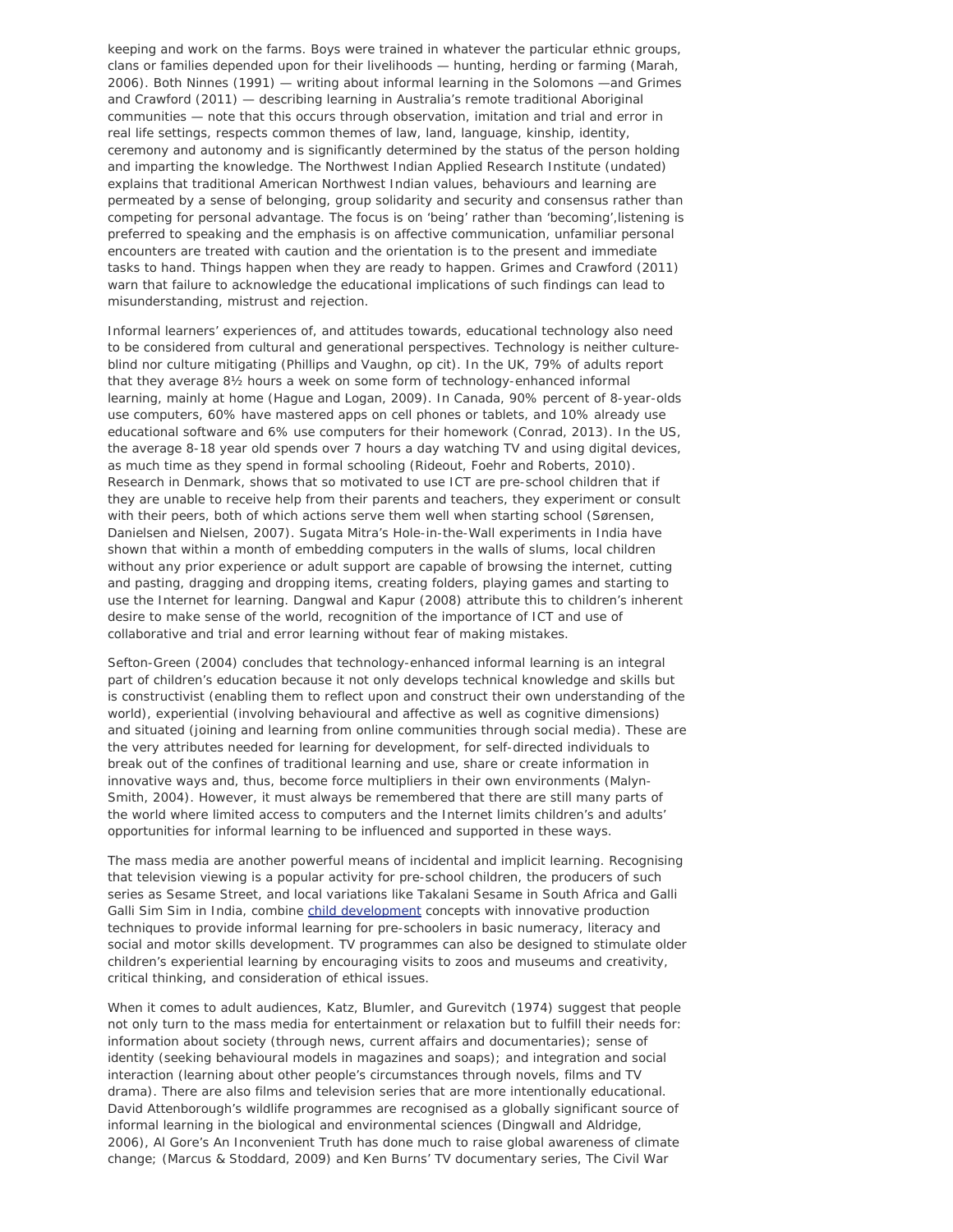brought that period of US history alive for millions worldwide. All such programmes enlarge peoples' experiences and encourage them to discuss these issues with others.

#### **Reactive Learning**

Because role models in the mass media strongly influence cultural attitudes and behavior, radio and TV 'soap operas' can be used to achieve scarcely noticed acculturation and impart pro-social values (Ryerson, 2007). The *telenovelas* pioneered in Latin America by Mexican writer-producer-director Miguel Sabido both promoted social development goals and appealed to mass audiences because their story lines were full of emotion, conflict and suspense. So popular was one of these soaps, *Simplemente*, which was designed to promote literacy that when the storyline had María marrying her literacy teacher, 10,000 fans gathered outside the church where the wedding sequence was being filmed, all in their Sunday best with gifts for the 'newlyweds'. Another *telenovela* using the Sabido Method promoted the personal benefits of family planning and led to greatly increased numbers of phone calls requesting family planning, voluntary workers, women enrolling in the national family planning clinics, sales of contraceptives and Mexico receiving the 1986 United Nations Population Prize for achieving the foremost population success story in the world. Invited to India, Sabido developed another TV series on caste and the empowerment of women. In this soap opera which regularly attracted audiences of over 50 million, a girl from a Hindu family fell in love with a Muslim boy and a young man wanted to marry a woman from a lower caste. At the end of each episode, the leading actor encouraged viewers to discuss the issues raised in the programme and during the programme's run, he received over 400,000 letters from young viewers pleading with him to convince their parents to let them marry the man or woman of their choice (Singhal, Rogers and Brown, 1993). Similar entertainment-education strategies are employed on radio and TV across the globe. Every week, seven million Kenyans watch a serial called *Makutano Junction* in which the characters behave in ways not uncommon to the viewers, such as errant husbands spending money on alcohol rather than life-saving medicine for their children. An SMS/text interface and website enables viewers to obtain follow-up information and put personal questions to experts (Bansal, 2012). In 1994 Taliban attempts to ban a radio soap promoting women's rights failed because so many Talibs were themselves enjoying the programme (Hegarty, 2012).

Nor should it be forgotten, as Haque (2012) observes, that in the developing world there are centuries-old traditions of using cultural forms to educate people. So providers of informal learning can also make use of street theatre, music, dance, puppetry and poetry to bring people together, present alternative viewpoints, stimulate discussion and build collective commitment to change. Dancer, researcher and social worker Sangeeta Isvaran (2004) describes her work for UNESCO, World Vision, Oxfam, Handicap International and other NGOs, in which she uses the performing arts and role-plays to strengthen bonds within and between communities and for the purposes of HIV/Aids and health education, empowering and rehabilitating sex-workers and healing for survivors of natural disasters.

#### **Deliberate Learning**

Again, a variety of media and methods can be employed to motivate and teach deliberate informal learners. For example, In India, combining Same-Language Subtitling (SLS) with the showing of Bollywood movies on TV provides over 200 million early-literates with 30 minutes of weekly reading practice at a yearly cost of US\$1 per 10,000 people. Because these programmes have a particularly high appeal to women, this makes a strong contribution to the advance of female literacy (Kothari, 2005).

But it is radio which remains the most ubiquitous tool for reaching those on the margins of society in the developing world. Sets cost as little as US\$5, are portable, run on batteries and can be used for individual or group learning by illiterate, semi-literate and minority language groups. Community radio, with its advantages of being local, having the listeners' trust and enabling the voices of communities to be heard is used widely in Africa, the Asia-Pacific region, the Caribbean and Latin America to raise local awareness of issues and educate listeners through drama, music, interviews, discussions, phone-ins and reports from the field. Ponti (2011) shows that a shift from the subject-authority pattern of education to an agential pattern of peer-based education results in more invested learning, so community radio is particularly valuable when it is interactive. Mudzi Wathu Community Radio in Malawi transmits weekly maternal and child health programmes with follow-up discussions by women's listening and learning clubs facilitated by specially trained local women (Pringle, Rosato and Simbi, 2010). In a number of countries, including Sri Lanka, Afghanistan, Kenya, Sierra Leone and Columbia, radio plays a valuable role in peace-building and community reconciliation in the wake of war and civil conflict. For example, in Uganda, the communityowned Radio Apac invited youths, women, politicians, the police, community elders and former Lord's Resistance Army (LRA) rebels into the studio to respond to comments and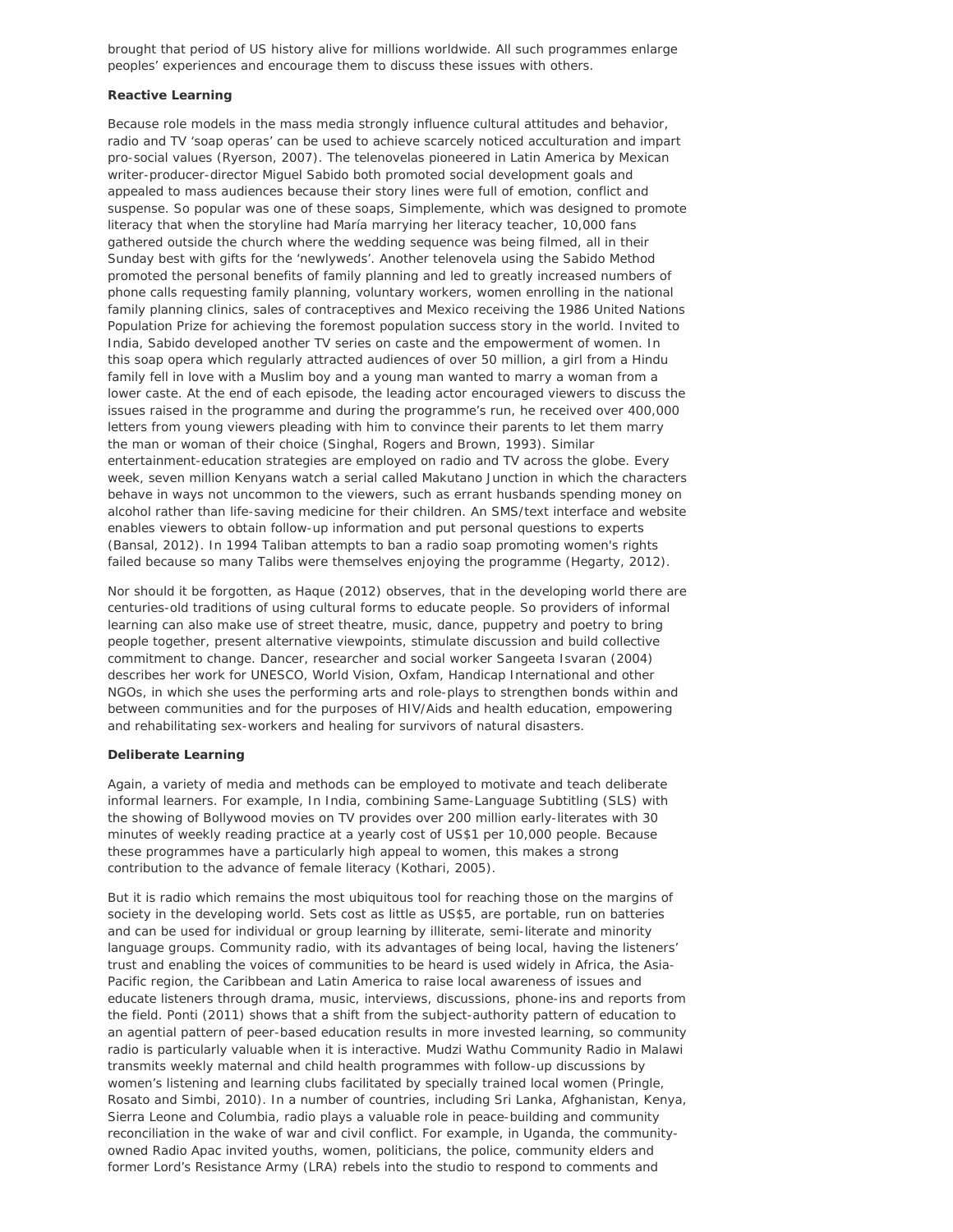questions from the listeners and mediate the opposing views to teach tolerance and reconciliation (Baksh and Munro, 2009). Evaluating the agricultural development programmes provided by 25 radio stations in Ghana, Malawi, Mali, Tanzania and Uganda, the 2007-2010 African Farm Radio Research Initiative (AFRRI) found that dialogic programmes involving broadcasters, farmers, farming organizations, extension officers, researchers and NGOs and the use of mobiles for interviews, phone-ins, text messaging and SMS quizzes led to improved farming methods (Perkins, 2011). The Canadian non-profit, [Farm Radio International,](http://www.farmradio.org/) which partners with 400 radio broadcasters in 38 African countries to fight poverty and food insecurity, uses the free open-source voice content management Freedom Fone system to reach communities without access to other media and enable callers, who because of literacy and language barriers might otherwise remain less heard, to send and receive text and voice messages via the most common telephony channels.

Communities in the developing countries who are still disconnected from the global technological revolution can also gain access to computers, the Internet and informal learning and skills training through telecentres. These centres operate in many countries and while they take different forms and operate under different names and management systems, their common aim is to reduce feelings of isolation and provide digital technologies and services for individual and community learning and development. A global organisation, Telecentre.org [\(http://www.telecentre.org](http://www.telecentre.org/)), connects and helps grassroots telecentres to share ideas, resources, learning and best practice and build networks which help the members build on each other's work and develop a stronger, more sustainable telecentre ecosystem. Considerably ingenuity also is shown in the provision of mobile outreach. In Sri Lanka, the UNESCO-supported Kothmale Community Radio's ICT-equipped three wheel motorbike or eTUKTUK not only brings e-learning to local village people but enables them to plan, record and edit their own programmes (Grubb, 2006). In northwestern Bangladesh, in a project which received the 2005 US\$1 million Bill & Melinda Gates Foundation Access to Learning Award, ICT-equipped river boats take technology and training staff into remote villages to provide informal learning in ICT, sustainable farming and health and environmental matters, and again help the villagers develop locally relevant materials (Alluri and Ballasubramanian, 2012).

Thanks to search engines such as Google, informal learners can immediately access any information they need. YouTube has matured into one of the biggest resources for educational content ever and social media tools enable learners to share knowledge and join learning communities. The worldwide move to free and open publishing also provides informal learners with access to vast range of online resource repositories, open education resources (OER) and massive open online resources (MOOCs). Twenty eight percent of the users of the [Delft OpenCourseWare repository](http://ocw.tudelft.nl/) and 43% of those accessing the Massachusetts Institute of Technology's MIT [OpenCourseware](http://ocw.mit.edu/index.htm) are informal learners (Didderen and Sloep, 2013). The UK Open University's [OpenLearn](http://www.open.edu/openlearn) provides informal learners with access to over 650 courses. Some of these learners may first have become aware of these learning opportunities through associated TV or radio programmes co-produced with the BBC. The OpenLearn website provides a variety of learning resources and activities, systems that compare users' profiles, suggest items they may have not yet considered and enable them to create personalised learning environments, and information and support for learners wishing to progress from incidental to more deliberate or formal learning (Gomez et al, 2012). OpenLearn is an educational technology *system* designed for informal learners and over the past five years, it has attracted over 20 million unique visitors, 200,000 of whom have registered on the site and 1,000 of whom sign up monthly for formal study. While the take up and impact has been considerable, there is unfortunately no current means of measuring the extent or depth of learning by non-registering and other informal learners (Lane, 2012).

With the advent of Web 2.0, not only can informal learners self-educate but also contribute to learning with others who share educational, intellectual, social or demographic commonalities. In the case of the non-profit Peer to Peer University [\(P2PU](https://p2pu.org/en)) volunteer course organisers submit their ideas and seek guidance from experts and community members to create open source wiki-type materials and learner support systems. In the Australia-based digital version of the international University of the Third Age, [U3A Online](http://www.u3aonline.org.au/), retirees with ICT skills and specialised knowledge and interests create courses for other older learners anywhere in the world. With increasing lifelong learning expectations, the demand for such forms of informal learning from those towards the end of the lifelong learning continuum seems likely to increase (Swindell, 2002).

## **Non-formal Education**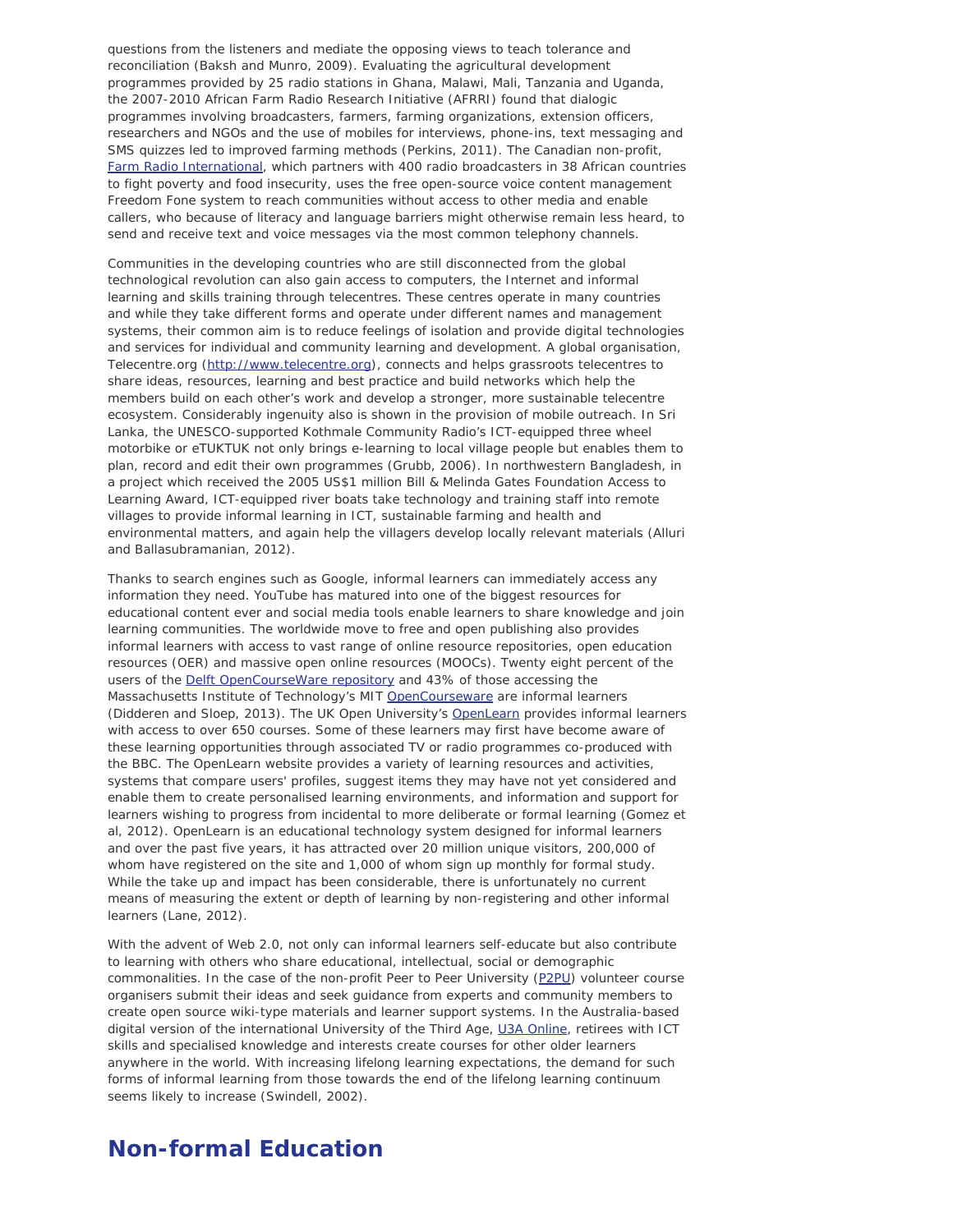Non-formal education takes many forms: part-time 'second chance education' for those unable to benefit from regular classes; youth clubs with substantial educational purposes; adult and continuing education; community education; personal development programmes such as cultural, language, fitness and sports programmes; and professional and vocational programmes for the unemployed and upgrading workforces. In the developing world, the author (Latchem, 2010) found that non-formal education included:

- Literacy, numeracy and basic education for adults, out-of-school youth and school dropouts.
- Youth group and social development.
- Community mobilisation and development.
- Gender issues.
- Knowledge and skills development in crop science, animal husbandry, fishing, forestry, nutrition, water supply and sanitation, family planning, childcare, healthcare, HIV/AIDS prevention, gender equity, public safety and justice, reconstruction and reconciliation, computing and environmental, ecological and conservation issues.
- Small-scale business and local enterprise skills development.
- Inclusive education for those with special needs who are currently excluded, enabling them to become valued, contributing members of their communities.
- Information about democracy, human and civil rights and constitutional and voting systems.

Some governments establish departments that are explicitly responsible for non-formal education, adult education or lifelong learning, typically within the Ministries of Education, as in Mongolia. Some governments assign responsibility to other Ministries, for example in Malaysia, the Ministry of Women, Family and Community Development. Regional differences in patterns of provision can also be observed: basic education is the principal form of nonformal education in much of Latin America and the Caribbean (96%), sub-Saharan Africa (93%) and the Arab States (84%) while vocational and work-related education tend to dominate in Europe (89%) and Asia (83%) (UNESCO, 2009).

Continual investment in education and training is seen as essential for upgrading the skills of an ever-larger segment of the world's population in response to the growth of globalisation, broader markets and new technologies. Overall, within the OECD countries, over 40% of adults participate in formal and/or non-formal education in any given year. However, participation ranges from over 60% in New Zealand and Sweden to less than 15% in Greece and Hungary. On average, individuals in these countries can expect to receive 988 hours of non-formal education during the course their working lives, 715 hours of which will be job-related. Adults with higher levels of education are more likely to participate in, and receive up to three times as many hours of, non-formal education than those with lower levels of attainment and so there is still great need to make non-formal education more accessible for people of all ages and particularly the information- and assistance-deprived (OECD, 2011).

The limited non-formal education provision in developing nations is of particular concern. Surveying 28 developing countries, the Education and Policy Center (2008) applied four measures: the extent of non-formal attendance and non-formal attainment; the impact of non-formal education; gender and urban/rural distribution: and the relation of non-formal education to household income. Only in Burundi, Chad, the Gambia, Guinea-Bissau, Myanmar, Niger, and Senegal was the score above 5% in one or more of these four measures. In 6 other countries, non-formal education levels were between 1-5% in at least one measure, and in the remaining 15 countries, less than 1% by all measures. It is shown that the poor and least educated in the developing economies are likely to be discouraged and prevented by institutional/organisational barriers, situational barriers (such as insufficient time or resources for study, location and factors related to linguistic and ethnic minority status) and dispositional barriers (psychological factors which impede their participation) (UNESCO, 2009).

Non-formal education is provided by public institutions, public-private partnerships, employers, trade unions, media organisations, civic social groups, NGOs and international agencies. Kahler (2000) found that it was NGOs, sometimes working in parallel or collaboration with government agencies, who with their flexibility and ability to intervene in a timely fashion were at the forefront of innovation in non-formal education for community development, health education, enterprise development, agriculture and environmental education. He stressed the need for trust and cross-sectoral collaboration in addressing the complexities of community-based education programmes in areas such as water and sanitation, pest management and reproductive health. He also advocated a human resource development approach and involving the beneficiaries in experiential learning so that they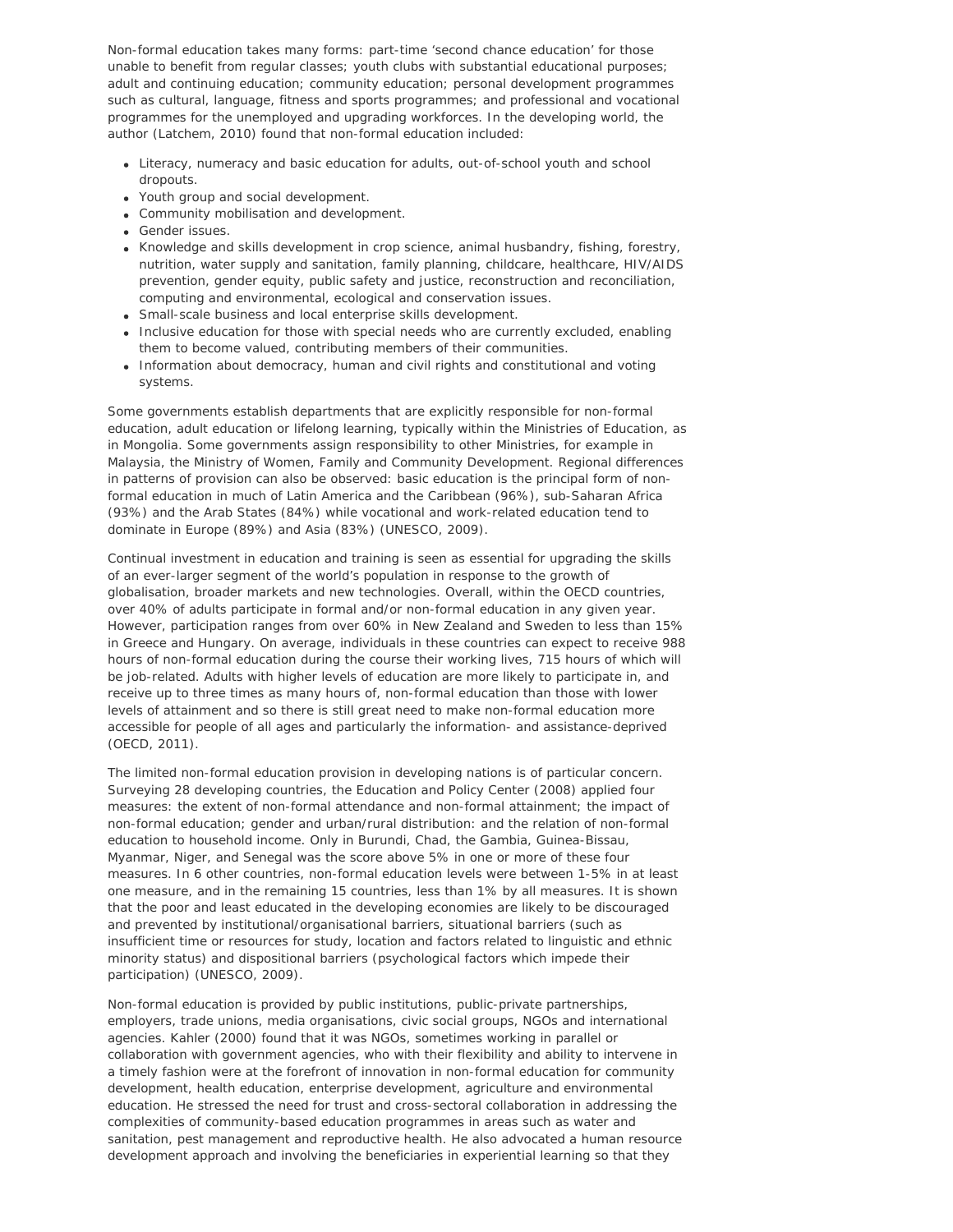felt that they had ownership of the developmental process, grew in self-confidence and mastered the knowledge and skills needed to do the job. He also observed the importance of ensuring quality in the learning methods and materials. He concluded that all of these measures demanded significant investments in staff, time and resources.

### **Non-formal Education and Educational Technology**

While not all open and distance development projects require ICT, the World Bank (2012) observes that the opportunities for fulfilling the promise of ICT for development has now grown enormously, given that 5 billion people in developing countries use mobile phones, and the number of Internet users has risen 10-fold, Facebook has more than 800 million users worldwide, and Twitter handles more than 1.6 billion searches a day. In such an interconnected world, it should be much easier and economical to help people learn how best to farm and fish, where their best markets are, how to start and improve their small enterprises and how to make their voices heard and trigger change, for example, by reporting illegal logging, violence against women and corruptive practices, and to maximise human capacity in disadvantaged, remote and rural communities, and among women and the disabled. To these ends, the World Bank is committed to supporting:

- *Transformation:* integrating innovations into service delivery and accountability processes and carrying out associated policy and institutional reforms.
- *Innovation:* supporting grassroots technology entrepreneurship and public-private programmes aimed at developing ICT skills and promoting innovation.
- *Connection:* policy reforms and investments to achieve greater access to ICT services in higher risk countries.

Reviewing non-formal education in developing countries, Foster (2011) observes a move from top-down provision to collaborating with local communities in the development and dissemination of new knowledge, skills and methods and the use of a bricolage of social constructivist, connectivist, constructionist and ICT-basedlearning to help realise the 21stcentury ambition of 'knowledge societies.' An example of this is shown in the Commonwealth of Learning's [Lifelong Learning for Farmers \(L3F\)](http://www.col.org/progServ/programmes/livelihoods/L3farmers/Pages/default.aspx). This programme helps small-scale farmers in southern India, Sri Lanka, Jamaica, Kenya, Mauritius and Papua New Guinea value-add their farming and make more sustainable use of natural resources.

Daniel and Alluri (2006) explain that a fundamental principle for L3F is the avoidance of topdown planning and unidirectional communication. L3F involves:

- Inviting farmers to form associations and realise their own visions of development for their communities.
- Identifying and training local leaders within these farming communities.
- Gaining the support of agencies with expertise in agriculture, veterinary science, open learning and technology in providing the content and support where needed and verifying the farmers' practices.
- Persuading local telecom providers that providing the farmers with cheap or free mobile phones to access the courseware and market and weather information will produce increased business in the longer term.
- Persuading commercial banks to provide loans on favourable terms to farmers who can demonstrate their improved knowledge, capacity and productivity.
- Using mobiles for training purposes and for training farmers to develop their own digital images and voice recordings to persuade others of the merits of their newlyacquired farming methods in ways that circumvent the problems of illiteracy and make it easy to translate material into other languages and dialects and change, extend and update content.

Evaluations of L3F by Speirs, (2008), Spaven, (2009), Thamizoli et al. (2011) and others show that the outcomes include more profitable farming enterprises, greater market awareness, more enterprise development by women, significantly improved assets, income and household infrastructure, higher levels of empowerment and stronger cognitive social capital. L3F has also been shown to be capable of replication and adaptation in other countries and contexts. With its culturally appropriate methods and applications of ICT, its synoptic and collaborative approach and its capacity to achieve significant and replicable outcomes, this programme serves as an example of the more broadly defined educational technology systems that are called for in learning for development.

To make optimal use of the available knowledge and experience and build capacity in developing countries non-formal education can involve cross-border collaboration. In the Cherie Blair Foundation for [Women's Mentoring Women in Business Programme,](http://www.cherieblairfoundation.org/mentoring) business professionals and entrepreneurs around the globe mentor women who are establishing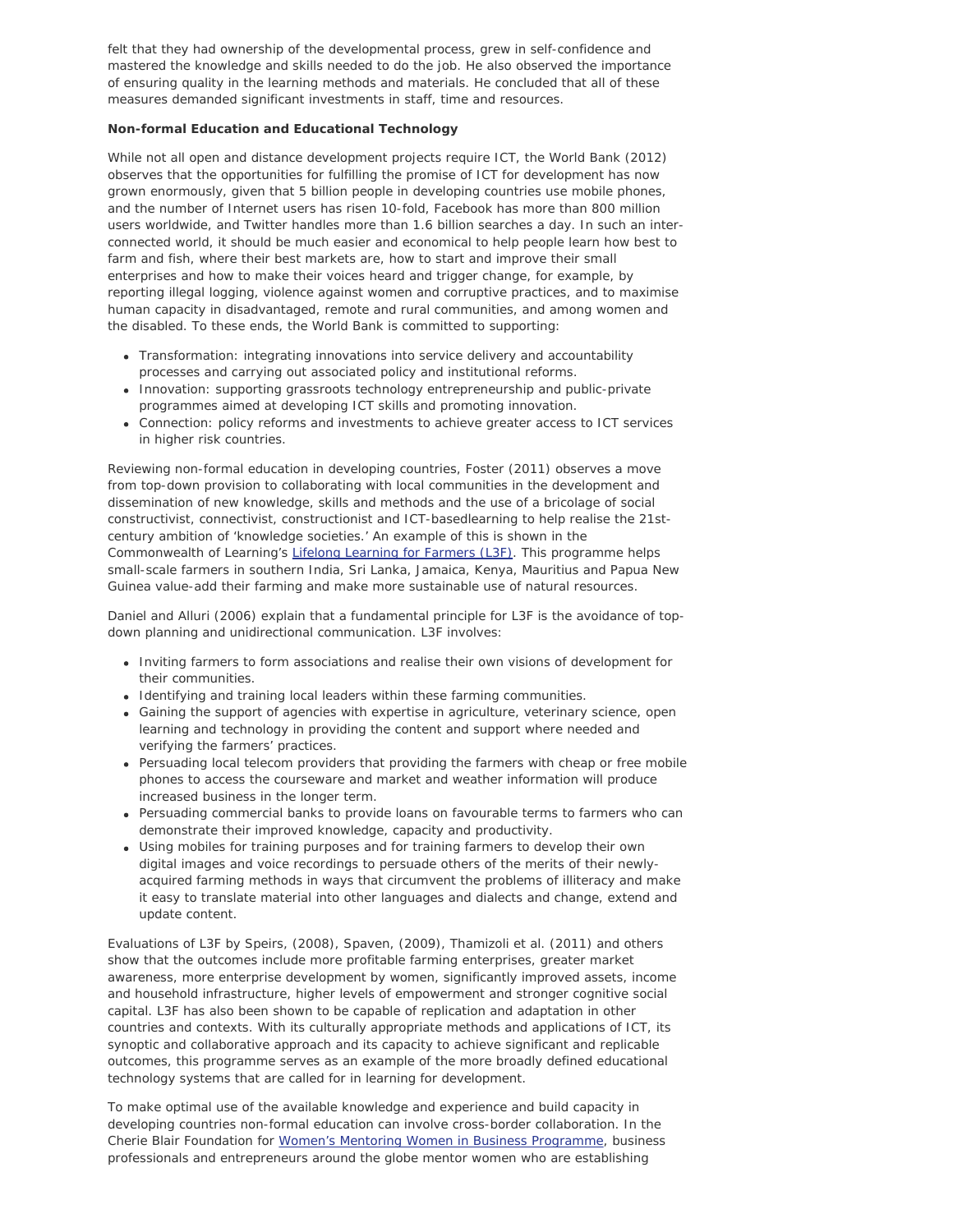small-to-medium enterprises (SMEs) in developing economies such as China, Kenya, Malaysia, Rwanda, Pakistan and the Philippines. In the year-long, fortnightly, one-hour sessions, these mentors use Skype, 3G-enabled smartphones or tablets to help these emergent female entrepreneurs develop their knowledge and skills in business and technology. They brainstorm and collaborate, combining their experiences and insights to achieve mutual progress. This programme is found to be having a positive impact on these aspiring entrepreneurs' abilities in English, using ICT, developing their enterprises and accessing new markets.

The 32-nation Virtual University of the Small States of the Commonwealth [\(VUSSC](http://www.vussc.info/)), which is co-ordinated by the Commonwealth of Learning and collaboratively developing and delivering OER in tourism, entrepreneurship, professional development, disaster management and a range of technical and vocational subjects, not only makes its courses available for formal, accredited study but to private and other organisations for non-credit study for employment and job creation and, in the case of its disaster management materials, to NGOs training relief/first response workers in Guyana and other countries.

Another possible cross-border collaborative model is suggested by a development arising from Sugata Mitra's experiments with 6-12 year olds using 'hole in the wall' computers and learning in Self Organised Learning Environments (SOLEs) in India, Cambodia and several African countries. Reflecting on what children can learn on their own from the Internet and the fact that there are still many children in the world who, for whatever reason, cannot receive an adequate education, Mitra began to wonder whether there were people in the world who would be willing to voluntarily mediate in children's learning for one hour a week and, thus, provide an alternative form of schooling. There is now a self-organised cloud of emediators, known as the 'Granny Cloud' because they are retired teachers who have volunteered to engage in a project supported by the School of Education, Communication and Language Sciences at Newcastle University. Several hundred 'grannies' interact in weekly one-hour sessions with children in India and Columbia in what is called a Self Organised Mediation Environment (SOME). They read stories to the children talk about matters of mutual interest and provide encouragement and praise in developing these children's English language abilities. The e-mediators also encourage and advise each other by means of Facebook and a wiki (Mitra & Kulkarni, no date; Wakefield, 2012). This work is still essentially at the pilot stage and while it is cheap it has not been without its challenges and setbacks, technologically and culturally, but such an initiative serves as a reminder that there still many exciting possibilities waiting to be explored.

## **Evaluation and Quality Assurance**

This overview has illustrated some exciting and worthwhile developments and indicated that there is great potential in informal learning and non-formal education for development. However, as Sinclair (2002) observes, sustainability is an important consideration, so it is important to prove that programmes can endure and serve similar needs in other contexts. Unfortunately, there is so little rigorous reporting in this sector that it is difficult to prove what works well and some of findings are far from encouraging. Quality is another issue to be considered.

There have long been concerns over the status, lack of evaluation, quality of the outcomes and limited impact on social and economic development in open and distance non-formal education programmes (Dodds, 1996; Spronk, 1999; Perraton, 2000). Batchelor et al (2003) noted the widespread hope within the international development community that harnessing ICT to non-formal education would be a powerful means of development and achieving the Millennium Development Goals. However evaluating several years' worth of World Ban[k infoDev](http://infodev.org/) programmes, they found that the programme proposals and plans were ambitious in scope but imprecise in their measures of success and by the time they filtered down to the local provider and community levels, the concepts and expectations were neither well understood nor consistently implemented and monitored. As a consequence, the analysts and decision makers were struggling to make sense of the mixed experience in order to justify major policy or investment decisions and the sponsors were growing uneasy about the programmes' value. Meta-analyses of ICT-supported non-formal education projects in Asia for Canada's IDRC-CDRI (Baggaley, 2004) and the Japanese Funds-in Trust / UNESCO (Kobayashi et al., 2005) revealed that many of these programmes lacked performance indicators, many providers lacked training in research and evaluation, and many local practitioners were reluctant to report on what was occurring on the ground. When the Office of Inspector General (2010) audited the multi-million dollar USAID/Philippines Education Quality and Access for Learning and Livelihood Skills Programme (EQuALLS) which was intended to rectify disparities in education access and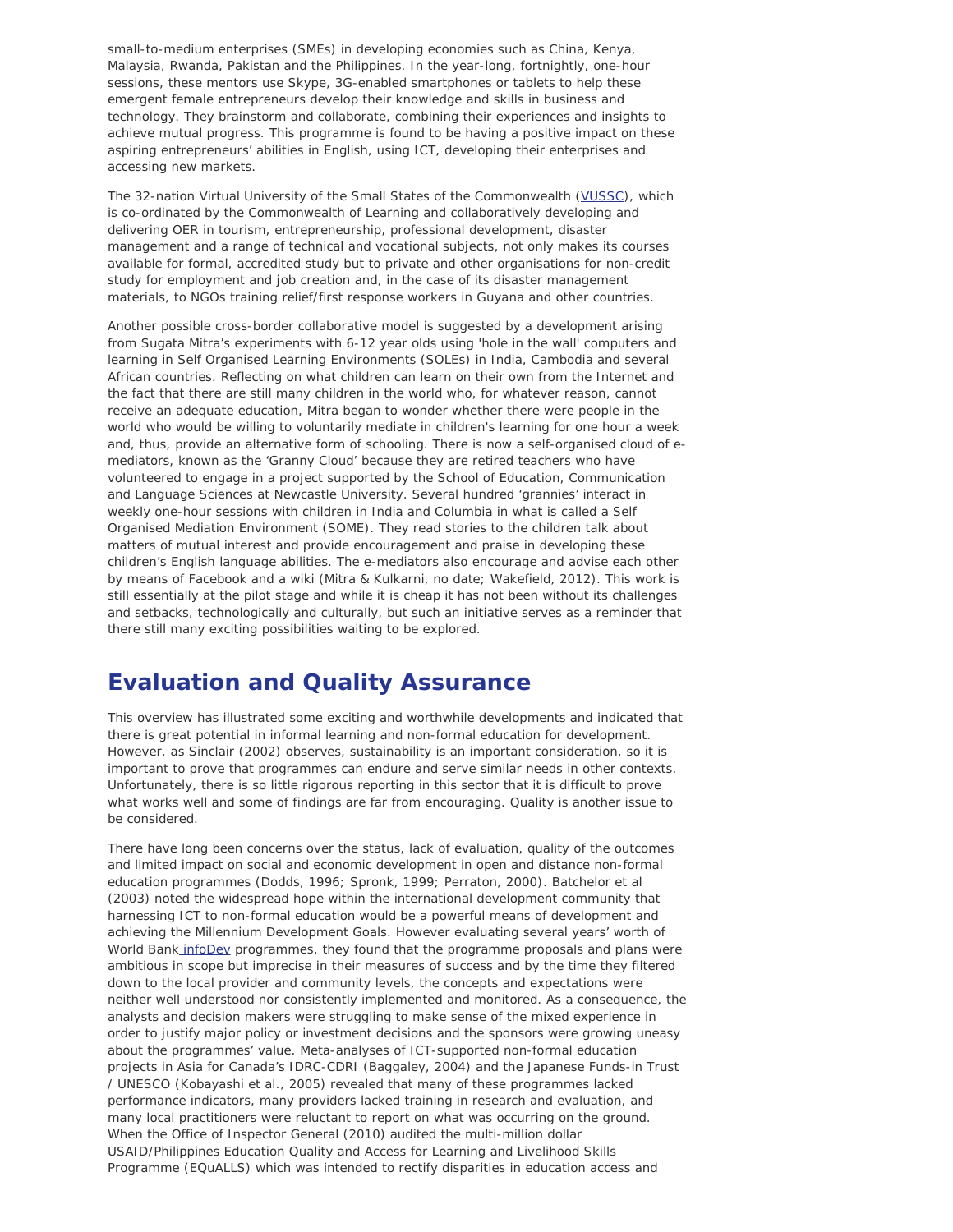quality in areas of the Philippines affected by conflict and poverty, it was found that the programme had achieved variable success, the targets had not been clearly defined, that key documents were not in order, some reports were unreliable and inconsistent with the performance indicator definitions, oversight of the programme's partners was weak, and potential corruption was going unreported. UNICEF's (2009) evaluation of the UNICEF 2004- 2009 Education in Emergencies and Post-crisis Transition (EEPCT) programme in Angola, Colombia, Côte d'Ivoire, Liberia, the Philippines and Sri Lanka, found a lack of evidence on the outcomes and impacts of the various interventions, considerable gaps between the evidence base of the evaluations and UNICEF's expectations of the programme and the need for a stronger quality assurance. Drawing on such evidence as he could find of programmes designed to bridge the educational and digital divide, Kenny (2006) ended up questioning the advisability of channelling scarce funds into ICT in developing countries when they are confronted such basic challenges in education, health, and infrastructure. So there is great need for accountability, quality assurance, measuring benefits in terms of outputs, outcomes and impacts and substantiating the claims that open and distance non-formal education fosters development and represents value for money (Latchem, 2012).

Such data are essential to convince:

- Policy makers, to help them visualise, prioritise, plan and budget for such programmes.
- Sponsors, governments and other agencies of the responsible and effective use of their funding and support.
- All other stakeholders who stand to gain from these programmes and desire the nonformal education sector to receive greater recognition and support.

### **Conclusion**

Informal learning and non-formal education have a great potential for helping a wide range of learners achieve more desirable and rewarding circumstances for themselves and their communities. However, the conclusions to be drawn from this paper are that:

- Developments and issues in these two important modes of provision are insufficiently represented in the literature of open and distance learning.
- More needs to be done to indicate the ways in which these two modes serve the needs of learners and society so that they can take their rightful place alongside the formal systems of education.
- Research and evaluation are needed in regard to the design, development, application and evaluation of systems, methods, ICT, mass media and traditional forms of communication for learning for development, including cultural factors, interinstitutional, inter-sector and cross-border collaboration, change management, costing, quality assurance and professional development.
- There is need for greater understanding of how to enable the transition from informal learning to non-formal and/or formal education.
- There is need and scope for new empirically-tested models and systems for successful and high impact learning for development.

In all of these regards the *Journal for Learning for Development* will play a key and highly influential role on the international stage.

### **References**

- 1. Adeyemi, M. B., & Adeyinka, A. A. (2003). The principles and content of African traditional education. *Educational Philosophy and Theory*, *35*(4), pp. 425-440.
- 2. Alluri, K., & Balasubramanian, K. (2012). *Theoretical perspectives on the contributions of COL-PROTEIN to open and distance learning for development.* Vancouver: Commonwealth of Learning.
- 3. Baggaley, J. (2004). *Distance learning technologies: Deploying Canadian and Southern technology engines to build an Asian research network.* Consultant's Report, IDRC-CDRI. Retrieved July 5, 2013 from: [this URL](http://www.idrc.ca/uploads/user-S/11280236271JPB-PAN_Asia_edit.pdf).
- 4. Baksh, R. & Munro, T. (2009). *Learning to live together: Using distance education for community peacebuilding.* Vancouver: Commonwealth of Learning. Retrieved July 5, 2013 from: [this URL](http://www.col.org/PublicationDocuments/pub_Learning_To_Live_Together_web.pdf)
- 5. Bansal, S. (2012, January 26, 2012). Soap operas with a social message. *Opiniator*. Retrieved July 5, 2013 from: [this URL.](http://opinionator.blogs.nytimes.com/2012/01/26/steamy-plots-with-a-social-message/)
- 6. Batchelor, S., Evangelista, S., Hearn, S. et al. (2003). *ICT for development*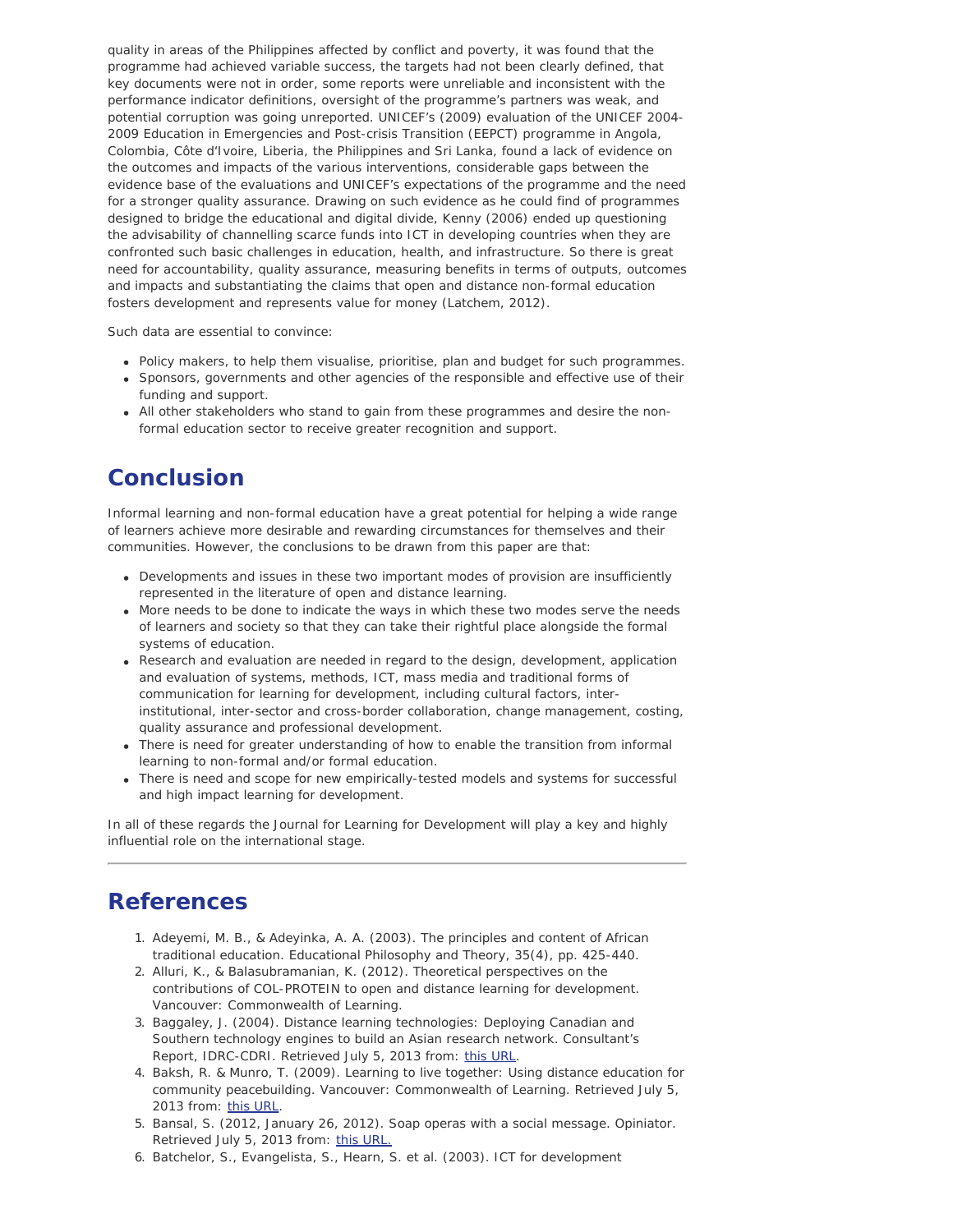*contributing to the Millennium Development Goals: Lessons learned from seventeen infoDev projects*. Washington, DC: World Bank.

- 7. Cofer, D. (2000). *Informal workplace learning*: *Practice application brief, NO 10*. US Department of Education: Clearinghouse on Adult, Career and Vocational Education*.*
- 8. Coffield, F. (2000). (Ed.). *The necessity of informal learning*. Bristol: The Policy Press.
- 9. Conrad, B. (2013*). Media statistics Children's use of TV, Internet, and video games*. Hammonds Plains, Nova Scotia, Canada: TechAddication. Retrieved July 5, 2013 from: [this URL](http://www.techaddiction.ca/media-statistics.html).
- 10. Council of Europe. (2000). *Recommendation 1437. (2000). Non-formal education.* Assembly debate on 24 January 2000 (1st Sitting). Text adopted by the Assembly on 24 January 2000 (1st Sitting). Retrieved July 5 from: [this URL](http://www.assembly.coe.int//main.asp?link=http://www.assembly.coe.int/documents/adoptedtext/ta00/erec1437.htm#1).
- 11. Dangwal, R., & Kapur, P. (2008). Children's learning processes using unsupervised 'hole in the wall' computers in shared public spaces. *Australasian Journal of Educational Technology*, *24*(3), pp. 339-354. Retrieved July 5, 2013 from: [this URL](http://www.ascilite.org.au/ajet/ajet24/dangwal.html).
- 12. Daniel, J., & Alluri, K. (2006). Using technology to expand learning: Helping farmers prosper. *Commonwealth Finance Ministers Reference Book.* London: Henley Media Group, published on behalf of the Commonwealth Secretariat. Retrieved July 5, 2013 from: [this URL](http://www.col.org/SiteCollectionDocuments/L3Farmers_Using_Technology.pdf).
- 13. Didderen, W., & Sloep, P. (2013). OER and informal learning. *Trend Report Open Educational Resources*, pp.15-20. Amsterdam: Open Educational Resources Special Interest Group. Retrieved July 5, 2013 from: [this URL](http://www.surf.nl/en/publicaties/Documents/Trend%20Report%20OER%202013_EN_DEF%2007032013%20(LR).pdf).
- 14. Dingwall, R. & Aldridge, M. (2006). Television wildlife programming as a source of popular scientific information: A case study of evolution. *Public Understanding of Science*, *15*, pp.131-152. Retrieved July 5, 2013 from: [this URL](http://www.ssoar.info/ssoar/bitstream/handle/document/22405/ssoar-2006-2-dingwall_et_al-television_wildlife_programming_as_a.pdf?sequence=1).
- 15. Dodds, T. (1996). *The use of distance learning in non-formal education*. Vancouver: Commonwealth of Learning/Cambridge, UK: International Extension College. Retrieved July 5, 2013 from: [this URL](http://www.col.org/resources/publications/Pages/detail.aspx?PID=344).
- 16. Education and Policy Data Center. (2008). *The extent and impact of nonformal education in 28 developing countries.* Washington, DC: Education Policy and Data Center. Retrieved July 5, 2013 from: [this URL](http://www.epdc.org/sites/default/files/documents/The_Extent_and_Impact_of_Non-formal_Education.pdf).
- 17. Eraut, M. (2000). Non-formal learning, implicit learning and tacit knowledge in professional work. In F. Coffield (Ed.), *The necessity of informal learning*. Bristol: The Policy Press.
- 18. Fasokun, T. O., Katahoire, A., & Oduaran, A. (2005). *The psychology of adult learning in Africa*. Cape Town: UNESCO & Pearson Education South Africa.
- 19. Foster, C. (2011). *Paper No. 46: ICTs and Informal Learning in Developing Countries*. University of Manchester, UK: Centre for Development Informatics. Retrieved July 5, 2013 from: [this URL](http://www.sed.manchester.ac.uk/idpm/research/publications/wp/di/documents/di_wp46.pdf).
- 20. Gomez, S., Watton, P., Andersson H., & Watton, D. (2012). Supporting formal and informal, non-traditional learning in the workplace through CPD-related OERs. Video presentation at *Cambridge 2012: Innovation and Impact - Openly Collaborating to Enhance Education.* Retrieved July 5, 2013 from: [this URL](http://presentations.ocwconsortium.org/uk2012_244_gome_supporting_non-traditiona_learning/).
- 21. Grimes, B., & Crawford, W. (2011). Strong foundations for community based legal education in remote Aboriginal communities. Darwin: North Australian Aboriginal Justice Agency. Retrieved July 5, 2013 from: [this URL](http://www.naclc.org.au/cb_pages/files/Strong%20Foundations%20-%20NAAJA).
- 22. Grubb, B. (2006). *eTUKTUK takes internet and radio to Sri Lankan villages.* UNESCO Communication and Information Sector's News Service. September 5, 2006. Retrieved July 5, 2013 fro[m: this URL.](http://portal.unesco.org/ci/en/ev.php-URL_ID=21987&URL_DO=DO_TOPIC&URL_SECTION=201.html)
- 23. Hague, C., & Logan, A. (2009). *A review of the current landscape of adult informal learning using digital technologies*. Bristol, UK: Futurelab Retrieved July 5, 2013 from: [this URL](http://preview.futurelab.org.uk/resources/documents/project_reports/becta/Adult_Informal_Learning_educators_report.pdf).
- 24. Haque, R. (2012). Learning through traditional cultural forms. In I. Pringle, E. Mittal & M. Valdés (Eds.). *Learning with community media: Stories from the Commonwealth and Latin America*, pp. 42-48. Vancouver: Commonwealth of Learning. Retrieved July 5, 2013 from: [this URL](http://www.col.org/SiteCollectionDocuments/pub_LearningWithCM_web_BW.pdf).
- 25. Hegarty, S. (2012, April, 27). How soap operas changed the world. *BBC News Magazine*. Retrieved July 5, 2013 from: [this URL](http://www.bbc.co.uk/news/magazine-17820571).
- 26. Hofstede, G. H. (1997). *Culture and organizations*. New York: McGraw Hill.
- 27. Hofstede, G. H. (2001). *Culture's consequences: Comparing values, behaviors, institutions, and organizations across nations*. Thousand Oaks, CA: Sage 2001.
- 28. Isvaran, S. (2004). Using aspects of performing art forms in non-formal education. Paper presented at the *UNESCO Regional Expert Symposium on Arts Education in Asia, Hong Kong, SAR China 9 – 11 January 2004*. Retrieved July 5, 2013 from: [this](http://portal.unesco.org/culture/en/files/40517/12668622263using.pdf/using.pdf) [URL](http://portal.unesco.org/culture/en/files/40517/12668622263using.pdf/using.pdf).
- 29. Jeffs, T., & Smith, M. K. (1997, 2005, 2011). What is informal education? *The Encyclopaedia of Informal Education*. Retrieved July 5, 2013 from: [this URL](http://infed.org/mobi/what-is-informal-education).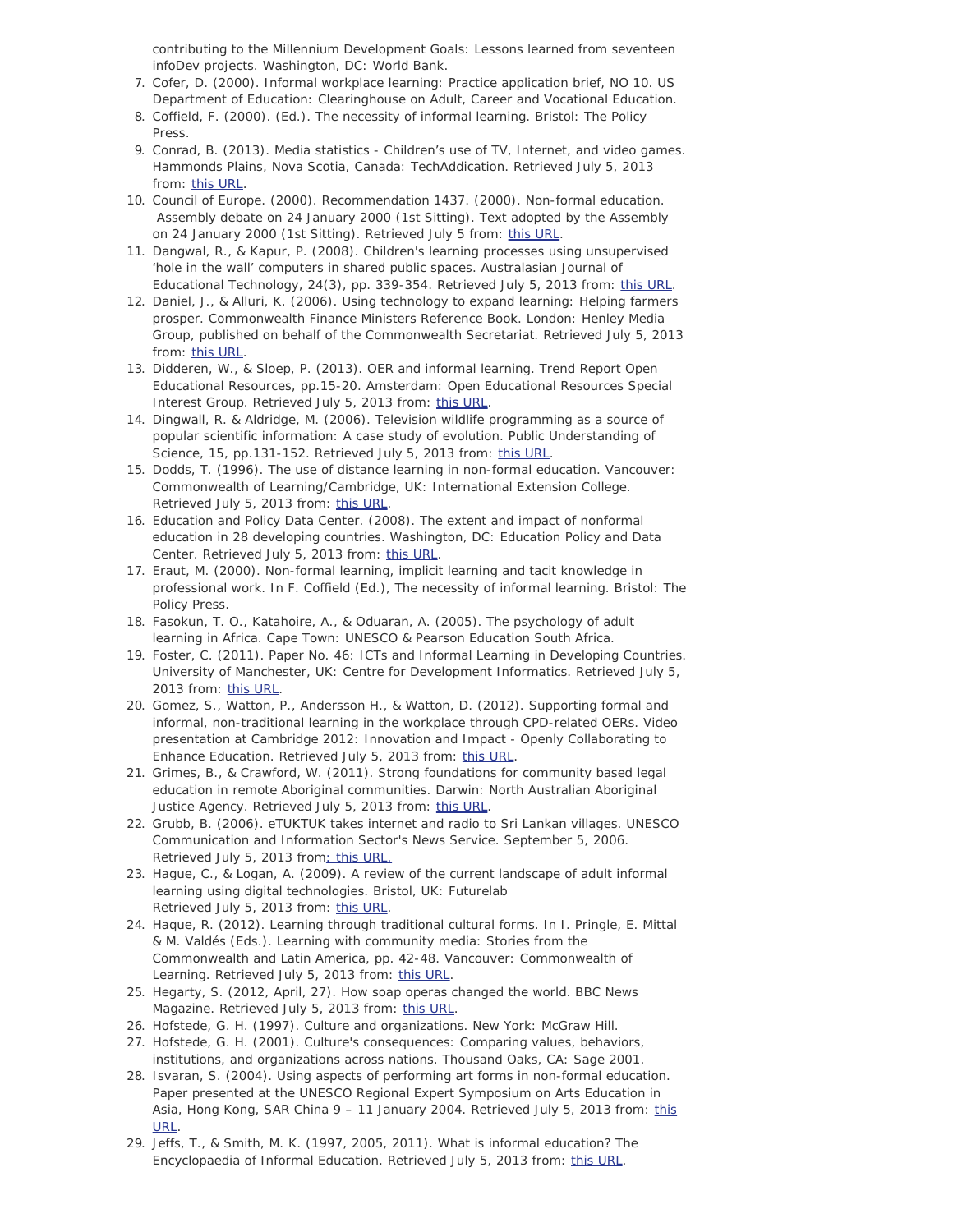- 30. Kahler, D. (2000). *End-of-decade assessment of Jomtien Goals: Linking nonformal education to development – NGO experiences.* Paris: UNESCO. Retrieved July 5, 2013 from: [this URL](http://www.unesco.org/education/partners/cco/English/Educdev.htm).
- 31. Katz, E., Blumler, J.G., & Gurevitch, M. (1974). Uses and gratifications research. *The Public Opinion Quarterly*, *37*(4), pp. 509-523. Retrieved July 5, 2013 from: [this URL](http://www.jstor.org/discover/10.2307/2747854?uid=3737536&uid=2&uid=4&sid=21102381303957).
- 32. Kenny, C. (2006) *Overselling the Web? Development and the Internet*. Boulder, CO: Lynne Rienner Publishers.
- 33. Knowles, M. (1984). *The adult learner: A neglected species* (3rd ed.). Houston: Gulf Publishing.
- 34. Kobayashi, T., Ueno, M., Hirasawa, T., & Kuroda, K (2005) *Report on the Evaluation Mission on the Japanese Funds-in Trust (JFIT) for the Promotion of the Effective Use of ICT in Education*. (Mimeograph). Bangkok: UNESCO Asia & Pacific Regional Bureau for Education.
- 35. Kothari, B. (2005). *Same-language subtitling*. Blog, Monday, December 12, 2005. Retrieved July 5, 2013 from*: this URL.*
- 36. Lane, A. (2012). How OER support lifelong learning. In R. McGreal, W. Kinuthia, S. Marshall, & T. McNamara (Eds), *Perspectives on open and distance learning: Open educational resources: innovation, research and practice*. Vancouver: Commonwealth of Learning. Retrieved July 5, 2013 from: [this URL](http://www.col.org/resources/publications/Pages/detail.aspx?PID=447).
- 37. Latchem, C. (2012). *A quality assurance toolkit for open and distance non-formal education*. Vancouver: Commonwealth of Learning. Retrieved July 5, 2013 from: [this](http://www.col.org/resources/publications/Pages/detail.aspx?PID=403) [URL](http://www.col.org/resources/publications/Pages/detail.aspx?PID=403).
- 38. Luppicini, R. (2005). A systems definition of educational technology in society. *Educational Technology & Society, 8* (3), pp.103-109. Retrieved July 5, 2013 from: [this URL](http://www.ifets.info/journals/8_3/10.pdf).
- 39. Malyn-Smith, J. (2004). Power users of technology who are they? Where are they going? Why does it matter? *UN Chronicle*, pp. 58-61. Retrieved July 5, 2013 from: [this URL](http://www.questia.com/library/1G1-122092532/power-users-of-technology-who-are-they-where-are).
- 40. Marah, J. K. (2006, June).The virtues and challenges in traditional African education. *The Journal of Pan African Studies*, *1*(4). Retrieved July 5, 2013 from: [this URL](http://www.jpanafrican.com/docs/vol1no4/VirtuesAndChallengesTraditionalAfricanEducation_JPASvol1no4.pdf).
- 41. Marcus, A. S., & Stoddard, J. D. (2009). The inconvenient truth about teaching history with documentary film: strategies for presenting multiple perspectives and teaching controversial issues. *Social Studies*, *100*(6), 279-284. Retrieved July 5, 2013 from: [this URL](http://www.tandfonline.com/doi/abs/10.1080/00377990903283957#preview).
- 42. Mitra, S., & Kulkarni, S. (no date). *Self organized learning environments & self organized mediation environments - popularly known as The Granny Cloud!* Retrieved August 5, 2013 from: [this URL](http://solesandsomes.wikispaces.com/Home).
- 43. Ninnes, P. (1991). Informal learning strategies in the Solomon Islands. Paper drawn from an MA thesis: *Culture and learning in Western Province, Solomon Islands*. Retrieved July 5, 2013 from: [this URL](http://wings.buffalo.edu/research/anthrogis/JWA/V1N3/ninnes-art.html).
- 44. Northwest Indian Applied Research Institute. (no date). *Traditional Native American values and behavior*s. Olympia, WA: Evergreen State College. Retrieved July 5, 2013 from: [this URL](http://nwindian.evergreen.edu/curriculum/ValuesBehaviors.pdf).
- 45. OECD (2011). How many adults participate in education and learning? *Education at a Glance.* pp. 364-378. Retrieved July 5, 2013 from: [this URL](http://www.oecd.org/education/skills-beyond-school/48631098.pdf).
- 46. Office of Inspector General. (2010). *Audit of USAID/Philippines' Education Quality and Access for Learning and Livelihood Skills Program, Phase II. Audit Report No. 5- 492-10-013-P, September 23, 2010.* Manila, Philippines: U.S. Agency for International Development. Retrieved July 5, 2013 from: [this URL](http://oig.usaid.gov/sites/default/files/audit-reports/5-492-10-013-p.pdf).
- 47. Perkins, K. (2011). Participatory Radio: An Effective Model for Enhancing Productivity in Africa. Poster presentation at *Increasing Agricultural Productivity & Enhancing Food Security in Africa, Addis Ababa, Ethiopia, 3-11 November, 2011*. Retrieved July 5, 2013 from: [this URL](http://addis2011.ifpri.info/files/2011/10/Poster_2A_Fryehiwot-Farm-Radio.pdf).
- 48. Perraton, H. (2000). *Open and distance learning in developing countries.* London & New York: Routledge.
- 49. Phillips, R., & Vaughn, L.M. (2009). Diverse ways of knowing and learning: the impact of culture. *The Open Medical Education Journal*, 2009, 2, pp. 49-56. Retrieved July 5, 2013 from: [this URL](http://www.benthamscience.com/open/tomededuj/articles/V002/SI0016TOMEDEDUJ/49TOMEDEDUJ.pdf).
- 50. Ponti, M. (2011). Sociotechnical relations in the creation of an interest-driven open course. *E-Learning and Digital Media*, *8*(4), pp. 408-422.
- 51. Pringle, I. Rosato, M., & Simbi, C. (2010). *Community learning: Perspectives on the role of media in non-formal education with a case study from Mchinji District, Malawi.* Commonwealth Education Partnerships 2009/10. Retrieved July 5, 2013 from: [this](http://wikieducator.org/images/4/48/Community_learning_programmes_-_Mchinji_case_study.pdf) [URL](http://wikieducator.org/images/4/48/Community_learning_programmes_-_Mchinji_case_study.pdf).
- 52. Rideout, V. J., Foehr, U. G., & Roberts, D. F. (2010). *Generation M2: Media in the lives of 8- to 18-year-olds.* Menlo Park, CA: Henry J. Kaiser Family Foundation. Retrieved July 5, 2013 from: [this URL](http://www.kff.org/entmedia/upload/8010.pdf).